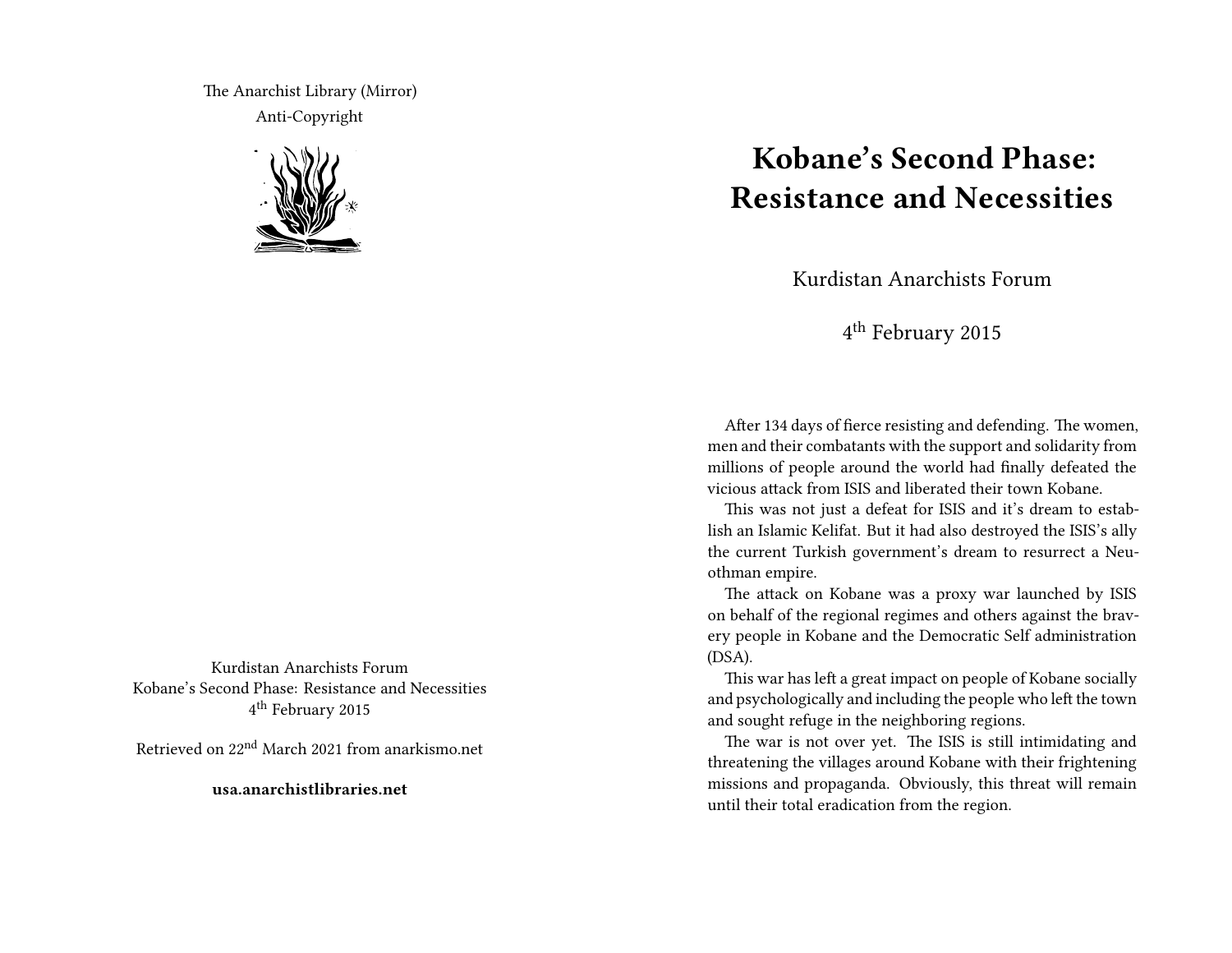We are now in the second stage of resistance and that is to deal with the aftermath of the war. Clearing the land mines, unexploded bombs and explosives. Clearly, this operation cannot be achieved by the people of Kobane. This needs technical support and expertise.

To rebuild Kobane: the people of this town need the international solidarity from the vast majority of people in the world in order to save the Democratic Self Administration. This is the only way to protect the revolution there. Asking the international finance bodies and big corporations to help with the rebuilding of the town is not the best option. In fact this approach as the history tells us might well results in destroying the revolution altogether.

Some suggestions for the international solidarity and support in reconstruction of Rojava:

- Forming committees and associations to collect money, reconstruction materials and cleaning the environment especially in Kobane .
- Opening bank accounts for donation and making contribution under the control of the Rojava Solidarity groups in towns and countries.
- Forming different groups and committees in the towns of any countries where is possible to collect anything, any materials that Rojave needs for reconstruction. Ensuring that whatever has been collected will be transferring quickly and safely to Rojava. Setting up storages on the borders of Kurdistan region of Iraq, Iran and Turkey before transferring them to Rojava through opening of humanitarian corridor.
- Collecting medicine and hospital equipments to all three Cantons of Rojava: Jazeera, Kobane and Efrin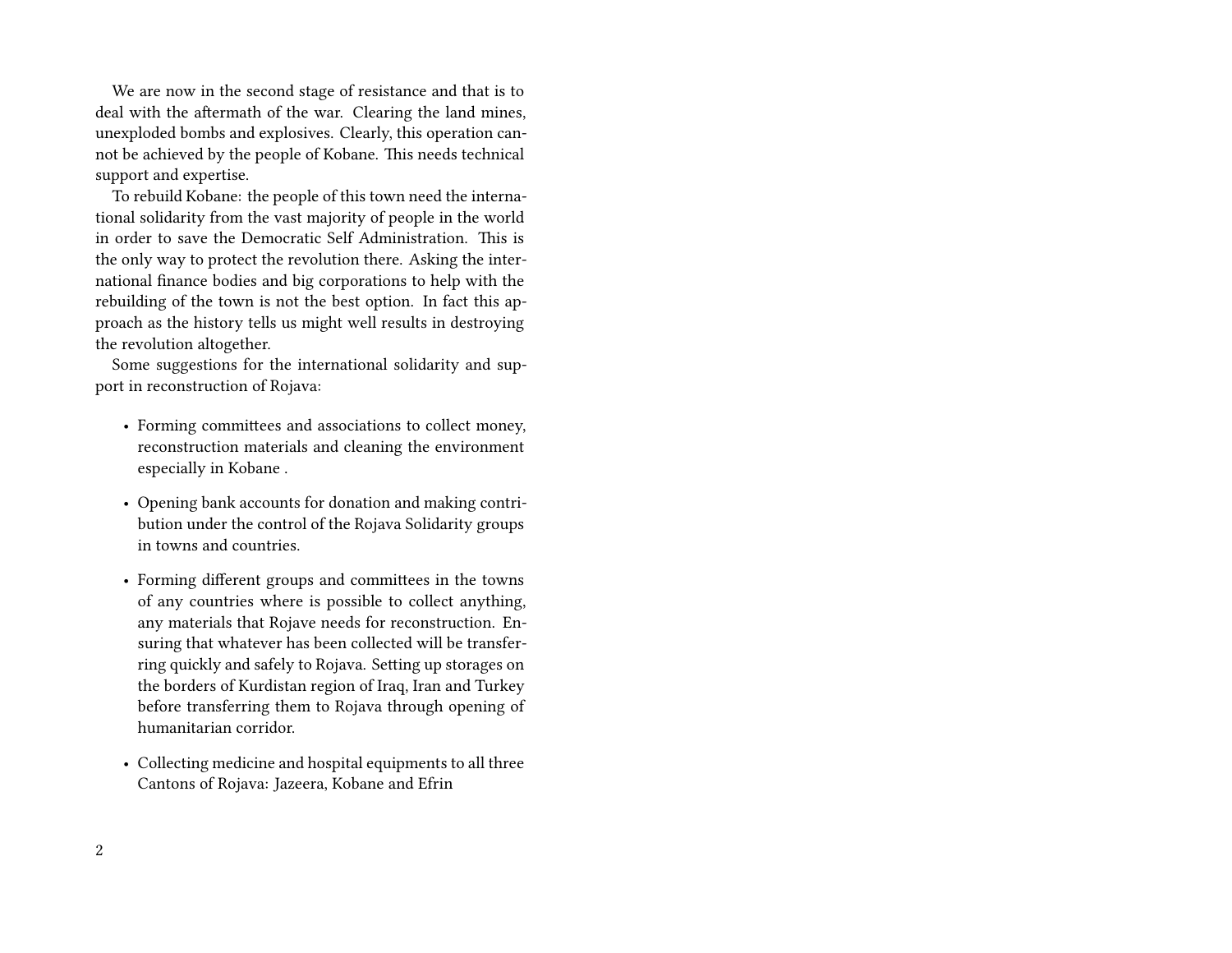- Building schools, hospitals, play fields and special places for rehabilitation and psychological supports of war's victims and refugees.
- Providing independent telephone lines and Internet connection to all three Cantons : Efrin, Jazerra and Kobane, not relying on neighbouring countries lines any more, the lines and Internet connection should be outside of their control.
- Allowing the volunteers who can help physically and mentally to go there in order to participate directly to support people and also helping in reconstruction of Kobane and the rest of Rojava.
- Allowing the volunteers who are expert in energy fields, agriculture, industries and building construction to participate and offer whatever they can.
- Any steps that will be done must be in consultation with the local people in Rojava who involved in Communes and the rest of the other local groups with coordination with people of DSA and they should be the decision makers.
- We see the participating and solidarity to Rojava as an anarchist natural practical duty. We hope the above suggestions and some more from other comrades be put in practice. We believe this practical work should not be just related to Rojava , but can be considered to anywhere in this world especially those places that has been destroyed by war. This can be an evident that anarchists work in rebuilding the society in every aspects of life.

We believe that nothing is perfect and immune from criticism, so do these suggestions. We hope our suggestion create debates and discussion among all the anarchist comrades